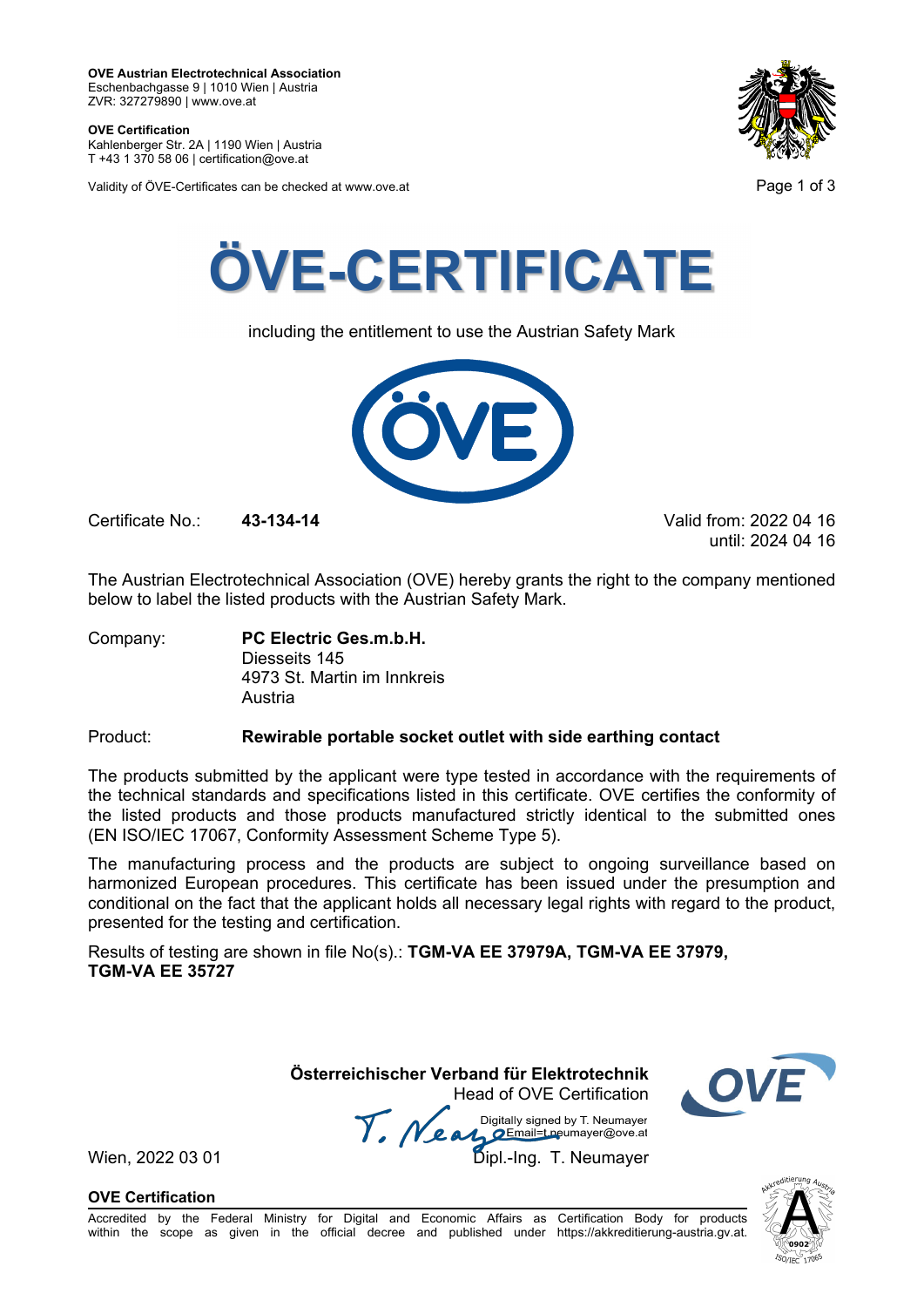

#### **Manufacturer:**

PC Electric Ges.m.b.H. Diesseits 145 4973 St. Martin im Innkreis Austria

#### **Factory location(s):**

PC Electric Ges.m.b.H. Diesseits 145 4973 St. Martin im Innkreis Austria

### **Tested and certified according to:**

ÖVE/ÖNORM IEC 60884-1:2005-09-01 ÖVE/ÖNORM E 8684-1:2010-03-01 DIN VDE 0620-2-1:2016-01

# **Product: Rewirable portable socket outlet with side earthing contact**

| <b>Type designation:</b><br>Rating:                                                      | Trademark:  |
|------------------------------------------------------------------------------------------|-------------|
| 25.<br>Rated voltage: AC 250 V<br>Rated current: 16 A<br>IP20 oder IP54<br>see typecode  | PCE / ELCEE |
| 256.<br>Rated voltage: AC 250 V<br>Rated current: 16 A<br>IP20 oder IP44<br>see typecode | PCE / ELCEE |

**OVE Certification**



Certificate No.: 43-134-14 Date: 2022 03 01 Page 2 of 3